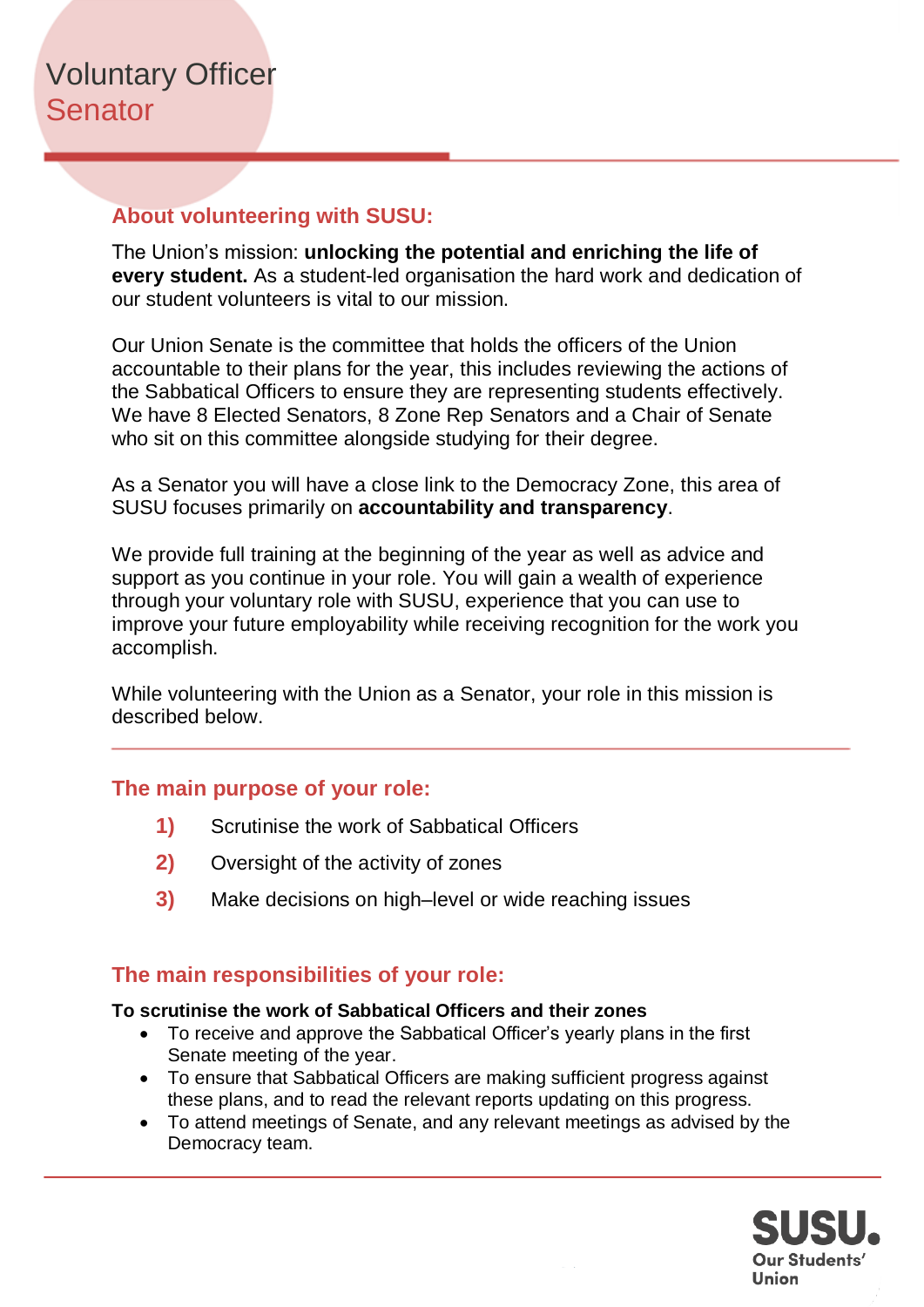# Voluntary Officer **Senator**

#### **To have oversight of the activity of zones**

- To hold the zone chair accountable, ensuring that the required meetings are being held and that relevant papers are appropriately presented
- To ensure that zones are working within their remits and to the benefit of the wider student body
- To ensure that zones are being made aware of and taking necessary action on relevant 'You Make Changes'

#### **To make decisions on high–level or wide reaching issues**

- To make decisions on issues or topics brought to Senate by the Zones
- To take a lead on the Union's political decision making
- To take appropriate action where officers or zones are underperforming or making decisions beyond their remit

#### **Where can you find guidance?**

Sabbatical Officer:

Evie Reilly, at **vpdci@susu.org**

Representation Coordinator (Democracy):

Katie Campling, at **Katie@susu.org**

Advice and Representation Director:

Sonia Cottrell, at **Sonia@susu.org**

#### **How to nominate for the role:**

In order to stand as a candidate, you will need to submit a short statement letting everyone know why they should vote for you. You don't need to have any previous experience so simply focus on what you will achieve if elected.

**Nominations are open from Monday 24 September, 9:00 until Tuesday 9 October, 13:00.** 

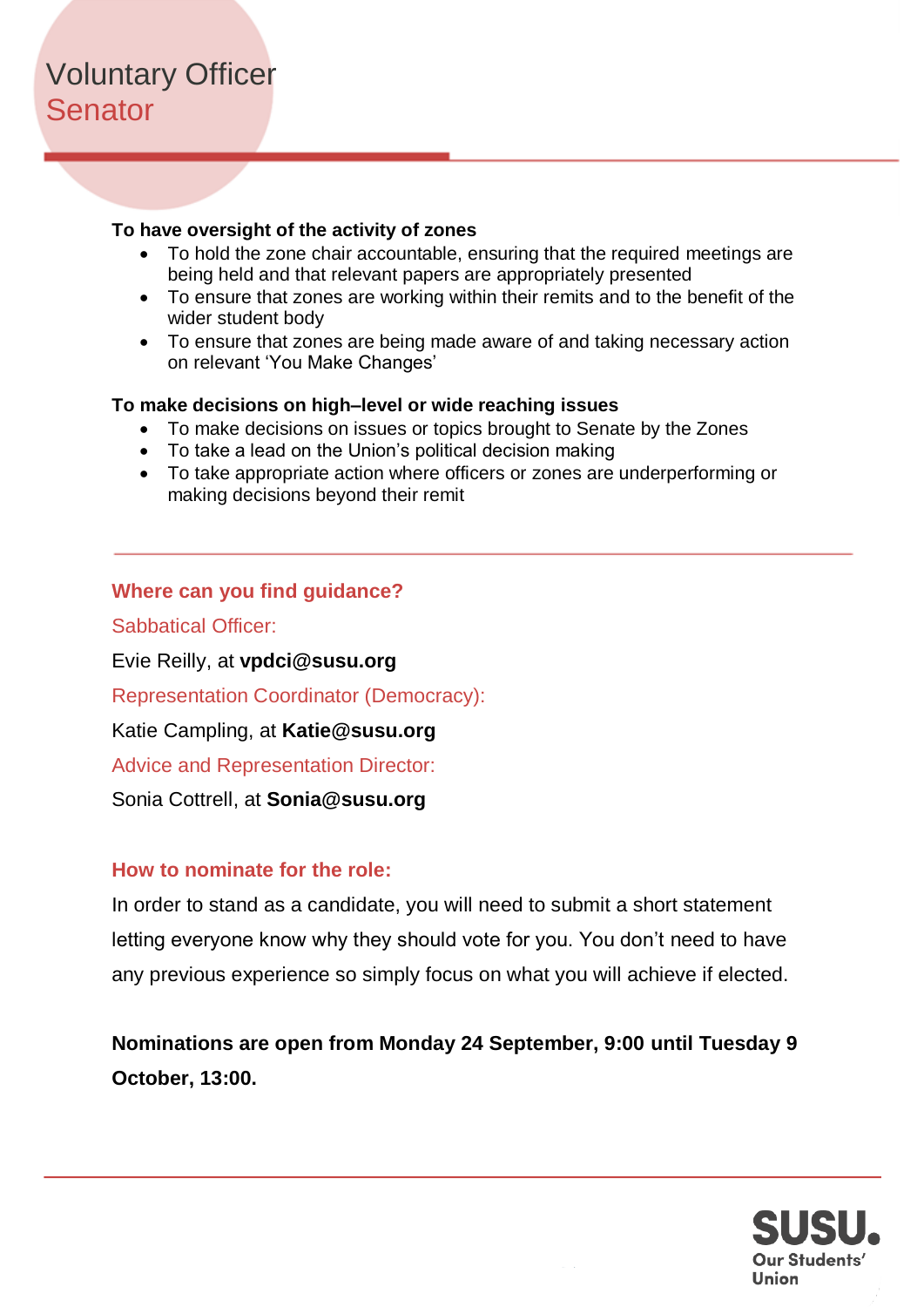Voluntary Officer **Senator** 

> Log in to our website at www.susu.org/elections and fill out the nominations form. There is no need to create a new account, just use your University credentials.

For any queries about the election, please contact us at **[elections@susu.org](mailto:elections@susu.org)**

# **SUSU Core Offer Calendar**

The key times that you will need to be available are the three Union **Senate meet ings, these happen once each term. From t ime to t ime, you may be invi ted to at tend addit ional meet ings such as our Annual General Meet ing and our Making Change Summits where you can keep up to date wi th SUSU's work.**

**We have provided a calendar below which shows the date and t imes of**  all the relevant meetings you will need to attend. This calendar also **provides a guide to the commitment required for this role throughout the academic year 2018/19.**

If at any point you find that you are struggling to balance voluntary **work with your studies we understand t hat your degree must come**  first. Please, come and speak to us and we will always try our best **to make things easier.**

## **Autumn Term**

15 November 2018 Union Senate Pre-brief

20 November 2018 Union Senate Meeting

W/C 26 November 2018 1:1 meetings with Senators

29 November 2018 Annual General Meeting and Making Change Summit